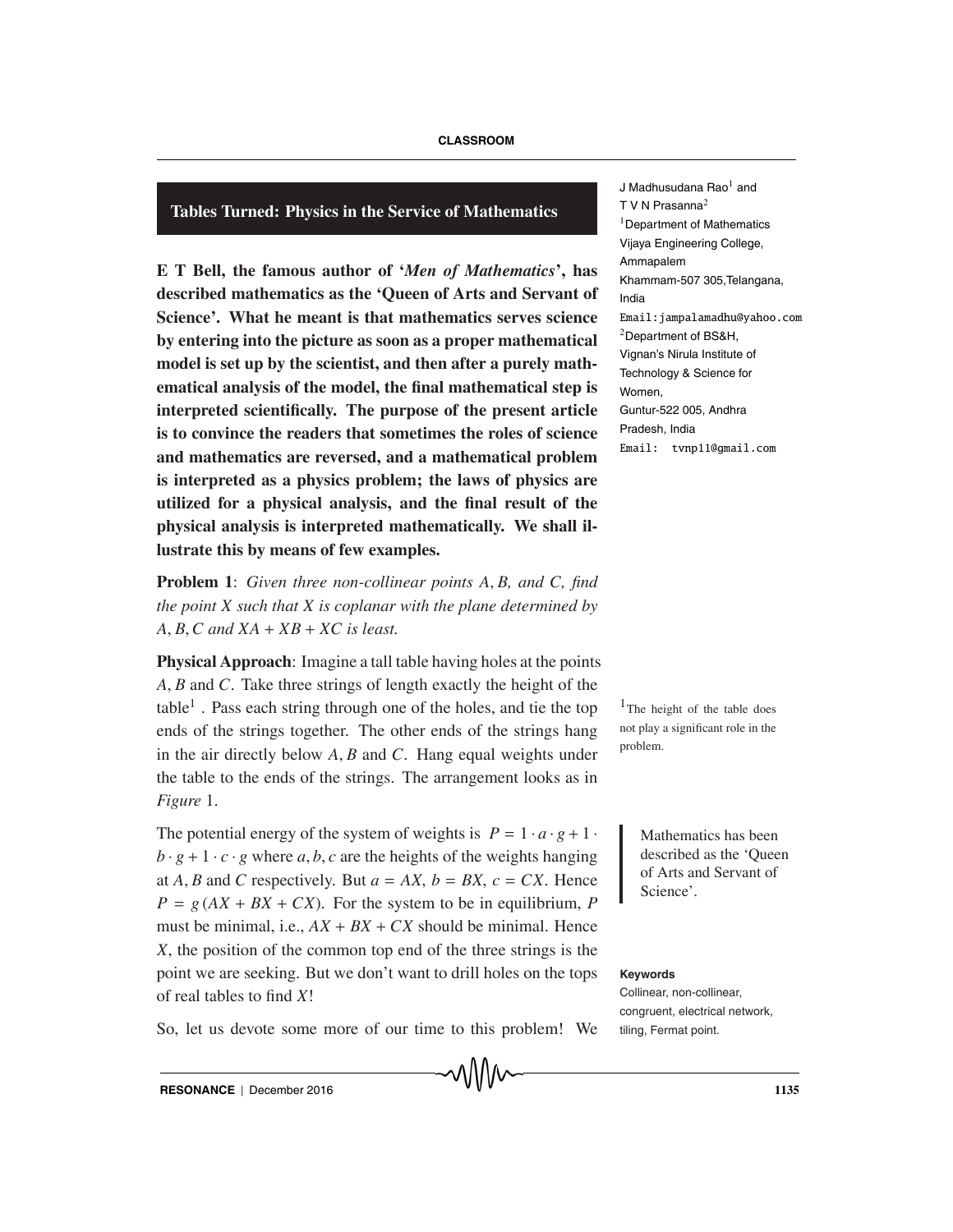



know that the point *X* is in equilibrium and hence the tensions in the strings *XA*, *XB* and *XC* should add up to zero. If three forces add up to zero then they should form a triangle *PQR* such that  $\overrightarrow{PQ}$ ,  $\overrightarrow{QR}$  and  $\overrightarrow{RP}$  represent the forces. This justifies the drawing of the triangle on the right of our table in *Figure* 1. Since the weights are all equal, the tensions are all equal in magnitude and hence our triangle is equilateral.

Hence,

$$
\angle AXB = \angle BXC = \angle CXA = 120^{\circ} \tag{1}
$$

The role of Physics ends here. Having found out that *X* is a point that is such that  $\angle AXB = \angle BXC = \angle CXA = 120^{\circ}$ , the question arises as to how to find such a point. For this, we employ Euclidean geometry.

On each of the sides *AB*, *BC*, and *CA* of *ABC*, erect equilateral triangles *ABC* , *BCA* ,*CAB* out of *ABC* (*Figure* 2).

*Join AA'*, *BB'* and *CC'*. Let *BB'*, *CC'* intersect at *Y*. Look at triangles *ABB'* and *AC'C*:  $AB = AC'$ ,  $AB' = AC$ ,  $\angle BAB' = \angle A = \frac{\pi}{3} = \angle C'AC$ .

By *S AS* property, the triangles are congruent.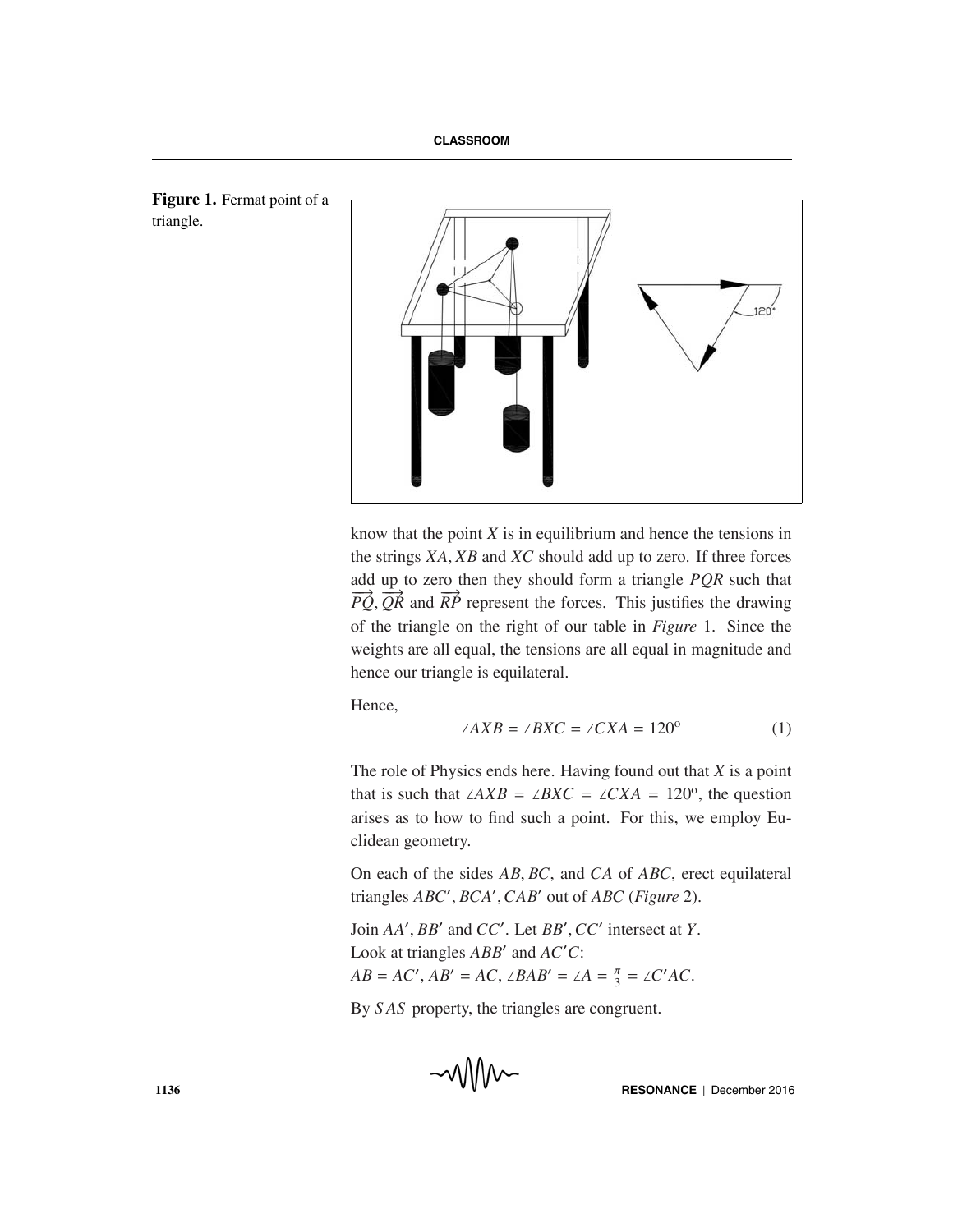

**Figure 2.** A geometric construction for the Fermat point of a triangle.

Hence  $\angle AC'C = \angle ABB'$ .

Hence ∠*AC Y* = ∠*ABY*. Since *AY* subtends equal angles at *B* and *C'*, it follows that *A*, *B*, *C'*, *X* are concyclic. Since ∠*AC'B* = 60<sup>o</sup>, it follows that ∠*AYB* = 120<sup>o</sup> Similarly ∠*AYC* = 120<sup>o</sup>. In quadrilateral *BYCA'*, ∠*BYC* = 120<sup>o</sup> and ∠*BA'C* = 60<sup>o</sup>. Hence *B*, *Y*, *A* ,*C* are concyclic. So *CA* submits equal angles at *X*, *B*. Hence ∠*CYA'* = ∠*CBA'*. But ∠*CBA'* = 60° as *BCA'* is equilateral. So  $\angle CYA' = 60^\circ$ .

Therefore  $\angle AYC + \angle A'YC = 20^{\circ} + 60^{\circ} = 180^{\circ}$ . This shows that *A*, *Y*, *A* are collinear. Therefore *AA* , *BB* ,*CC* are concurrent at *X*.

Now,

$$
\angle BYC = 360^{\circ} - \angle AYC - \angle AYB = 360^{\circ} - 240^{\circ} = 120^{\circ}. \tag{2}
$$

So Physics leads us to a point *X* such that ∠*AXB* = ∠*BXC* =  $\angle$ *CXA* = 120<sup>o</sup>, and mathematics leads us to a point *Y* such that ∠*AYB* = ∠*BYC* = ∠*CYA* = 120<sup>o</sup>. Are we sure that *X* = *Y*? It will be hasty to be sure! We need to prove it.

Suppose *X* and *Y* were different. Then the picture looks like this (*Figure* 3).

<sup>∠</sup>*XAB* <sup>+</sup> <sup>∠</sup>*XBA* <sup>&</sup>lt; <sup>∠</sup>*YAB* <sup>+</sup> <sup>∠</sup>*YBA* <sup>=</sup> 60o <sup>⇒</sup> <sup>∠</sup>*AXB* <sup>&</sup>gt; 120o, a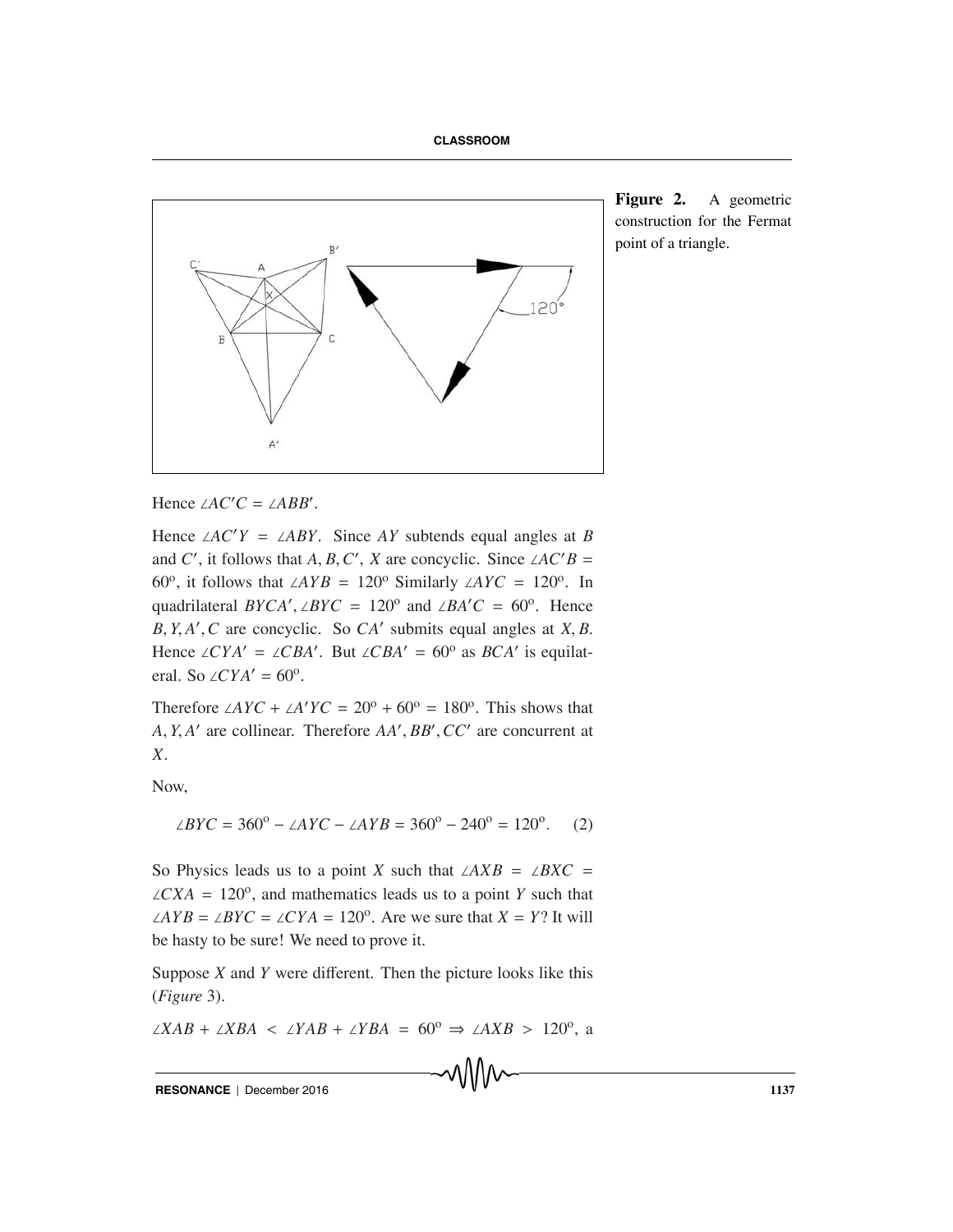



contradiction.

Therefore  $X = Y$ .

So finally we have proved that *X* can be obtained by constructing equilateral triangles on sides outside *ABC* and joining *AA* , *BB* ,*CC* to obtain their point of concurrence.

The point is variably known as Fermat Point, Toricelli Point and Fermat–Toricelli Point. We prefer the last name because the problem was originally posed by Fermat and solved by Toricelli!

## **An Important Comment**:

Look at (2): ∠*AXB* = ∠*BXC* = ∠*CXA* = 120<sup>o</sup>. So we have the following picture (*Figure* 4).

Produce *AX* to intersect *BC* at *D*. Then ∠*BXD* > ∠*BAX* by the exterior angle theorem. ∠*CXD* > ∠*CAX* for a similar reason. Adding these inequalities, we obtain  $120^{\circ} = \angle BXC > \angle BAC$ . In a similar way we can prove that ∠*B* < 120<sup>o</sup> and ∠*C* < 120<sup>o</sup>. But there is no reason why each of the three angles of a triangle should be less than  $120^{\circ}$ . This shows that we commited a mistake somewhere though our arguments appear to be sound. We committed a mistake which is very subtle. The mistake lies in the figure that we started with! Our figure and psyche misled us into the belief that the Fermat point *X* of the triangle *ABC* lies inside

Discovery of a subtle mistake; figures could be deceptive.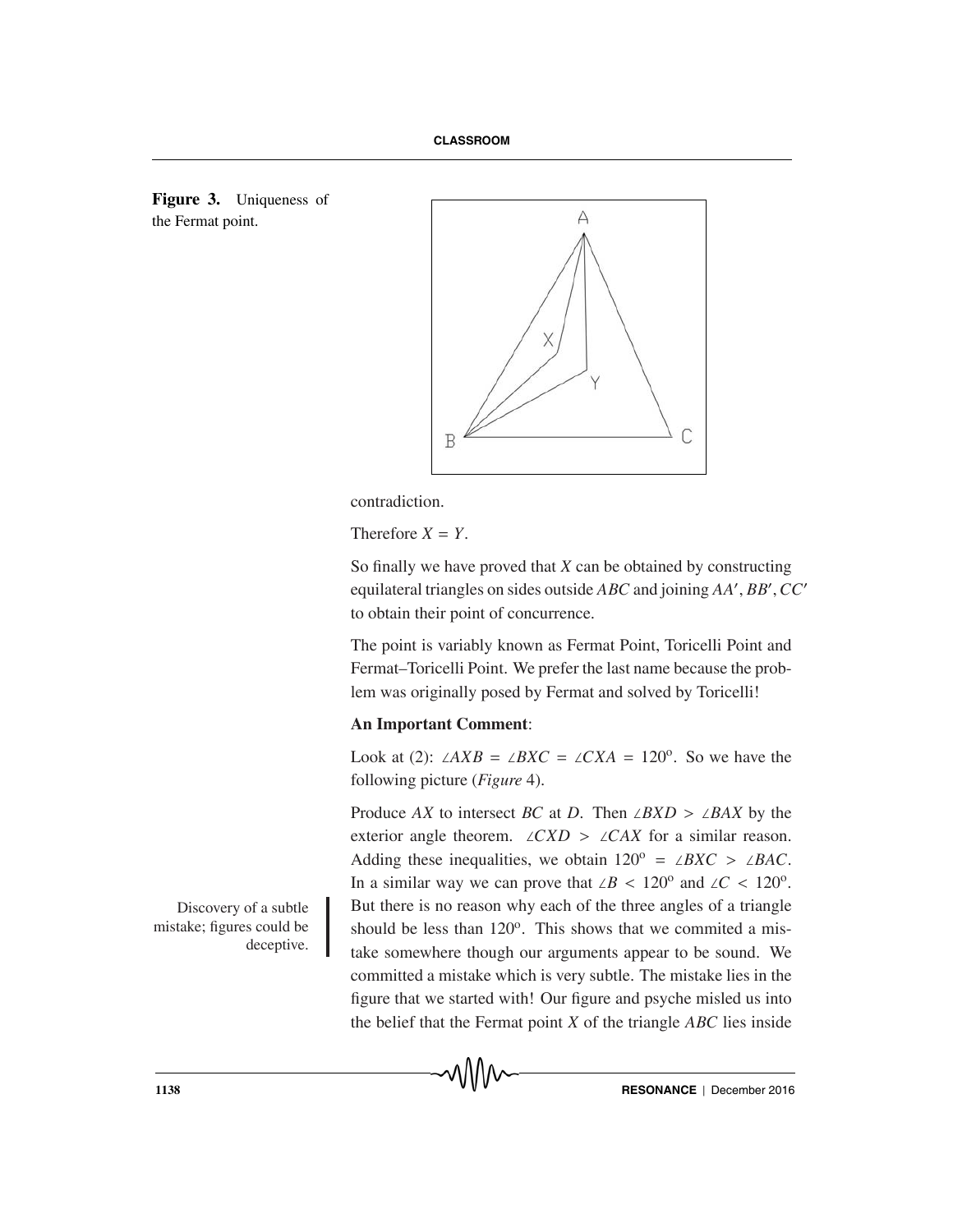

**Figure 4.** Figure for the variant of the Fermat point problem.

*ABC*. Nowhere have we proved that *X* cannot be situated on or outside *ABC*.

We leave it to the reader to show that *X* cannot lie on or outside the triangle. A variant of the above problem is the following:

**Problem 2:** *There are three schools located at three non-collinear points A*, *B and C having, on an average, a*, *b*, *c students respectively. Where should a school be located if it is to serve the children of all the three villages*?

**Solution**: Referring to our table model, we hang weights of *a*, *b*, *c* kilograms to the threads passing through *A*, *B*,*C* respectively. Then the potential energy is  $P = G(aAX + bBX + cCX)$ . If one of the angles of triangle *ABC* say ∠*A* is equal to 120<sup>o</sup> then  $X = A$ . *P* must be minimal. Otherwise *X*, the position of the common top end of the strings is the point that minimizes  $aAX + bBX + cCX$ , and hence *X* is the point we are seeking. Also the tensions in the strings should add up to zero, and hence they should form a triangle whose sides measure *a*, *b* and *c*. As in the previous problem, the exterior angles of this triangle form the angles between the strings (*Figure* 5).

The exterior angle  $\alpha$ =angle between AX and BX, and two more similar statements are also true. It is easy to check that differential calculus too leads to the same conclusion. Just imitate the steps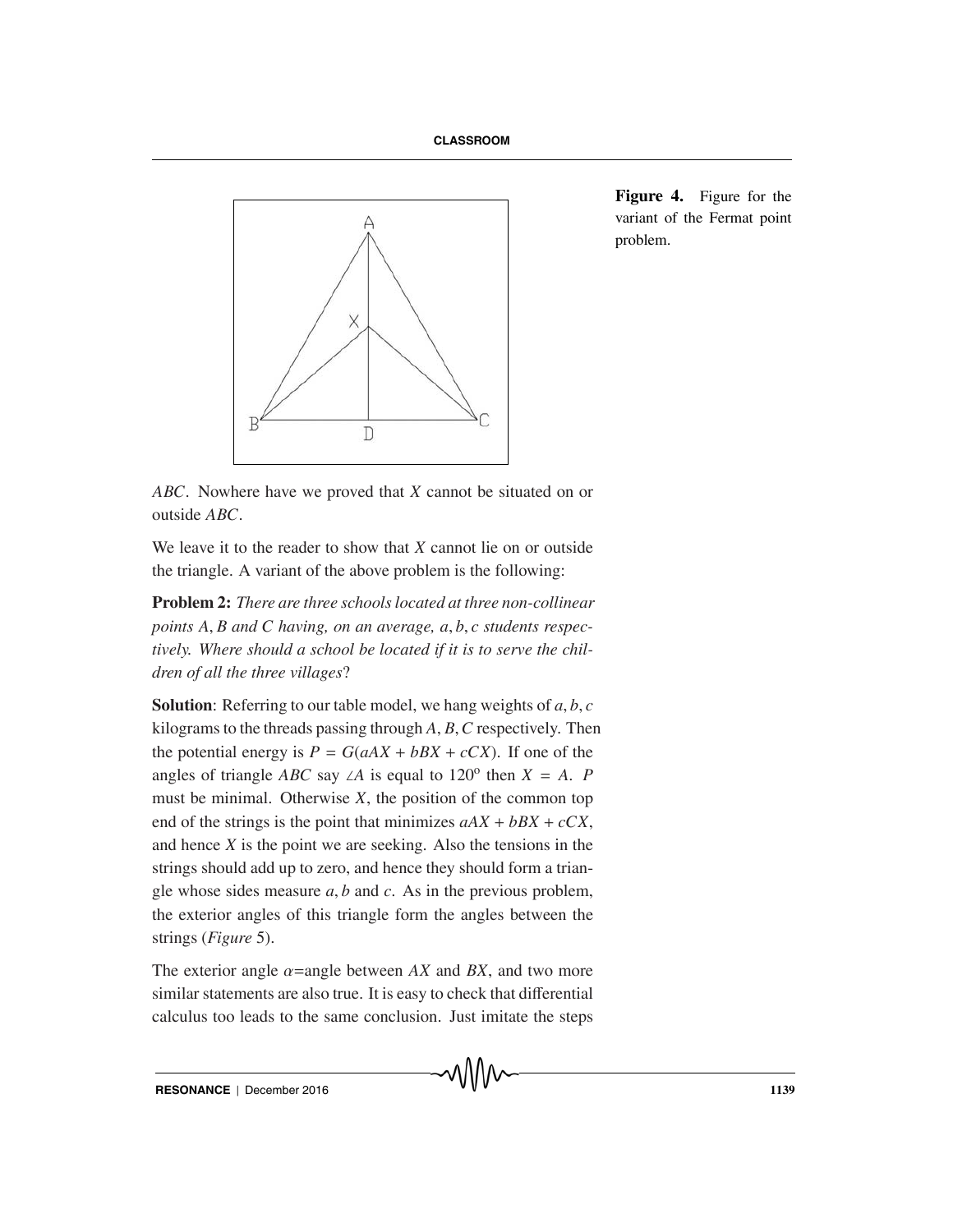



**Figure 6.** Locating X.



in the previous problem. So now, we have to locate the point *X*, from knowledge about angles *AXB*, *BXC*, and *CXA*.

Now all points *X* such that  $\angle AXB = \alpha$ , lie on a circular arc (*Figure* 6).

From pure geometry we know that *AB* subtends an angle of 2α at the center of the circle of which *AB* is a chord and ∠*AYB* =  $\alpha$ for all *Y* on an arc with end points *A*, *B*. So ∠*AOB* =  $2\alpha$ . Since  $OA = OB =$  radius,  $\angle OAB = \angle OBA = \frac{\pi}{2} - \alpha$ . So we draw lines at *A* and *B* making an angle of  $\frac{\pi}{2} - \alpha$  with *AB* and mark their intersection as *O*. *O* is the center of the circle we are seeking.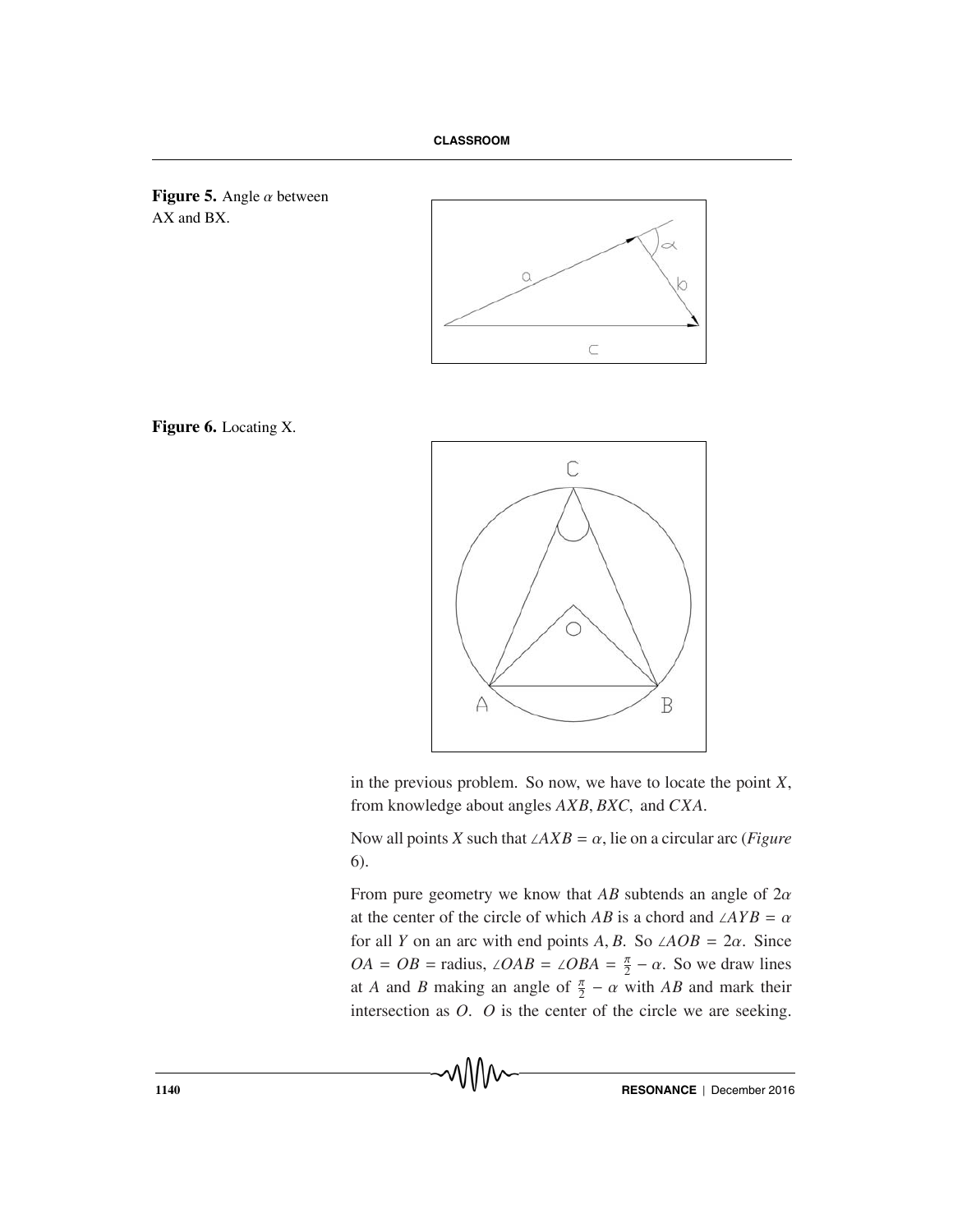With  $O$  as center and  $OA$  as radius draw a circle. We know that Tiling abhors *X* is a point on this circle. Follow the same procedure to draw a circle passing through *B* and *C* such that *X* is a point on this circle. This circle and the earlier circle have *B* and *X* as their common points. So we found *X*.

**Tiling:** We consider the following question [1]: *Given a rectangle of sides m and n, under what conditions on m and n is it possible to tile the rectangle with congruent squares?*

**Solution**: Suppose the rectangle can be tiled with congruent squares of side *a*. Then  $m = pa$  and  $n = qa$  for some positive integers  $p, q$ and so  $\frac{m}{n} = \frac{p}{q}$  is rational. Conversely, suppose  $\frac{m}{n}$  is rational. Let  $\frac{m}{n} - \frac{p}{n}$  where *n a* are positive integers. Then  $\frac{m}{n} - \frac{p}{n} - a$  (say)  $\frac{m}{n} = \frac{p}{q}$  where *p*, *q* are positive integers. Then  $\frac{m}{n} = \frac{p}{q} = a$  (say). A square of side *a* can be used to tile the rectangle. The rectangle can be tiled using *pq* squares in such a way that each row of the squares has *m* of them and each column has *n* of them.

**Remark**: The above discussion shows that a rectangle for which  $\frac{m}{n}$  is irrational cannot be tiled with congruent squares. At this juncture, we ask the reader to appreciate the fact that this is a 'theoretical impossibility' because, by the density of the set of rationals in the real number system, it is possible to select a rational number  $\frac{p}{q}$  which is so close to  $\frac{m}{n}$  that no existing (or even prospective) measuring instrument can detect the difference between  $\frac{p}{q}$  and  $\frac{m}{n}$ , and we can tile the rectangle supposing  $\frac{m}{n}$  to be the rational number  $\frac{p}{q}$ .

A problem solved leads to the creation of a tougher problem. The above remark raises the following question.

**Problem 3**: *Which rectangles can be tiled with squares if the restriction that all the squares involved in the tiling be congruent is dropped?*

**An Electrifying Solution**: Before attempting to solve the tiling problem, it is useful to recall Ohm's law and Kirchoff's current law from electricity.

**Ohm's Law**: *If a conductor has voltages*  $V_1$ ,  $V_2$  *at its ends with* service of geometry.  $V_1 > V_2$  *and has conductance C (= reciprocal of resistance), then* 

Kirchoff's laws in the

irrationality.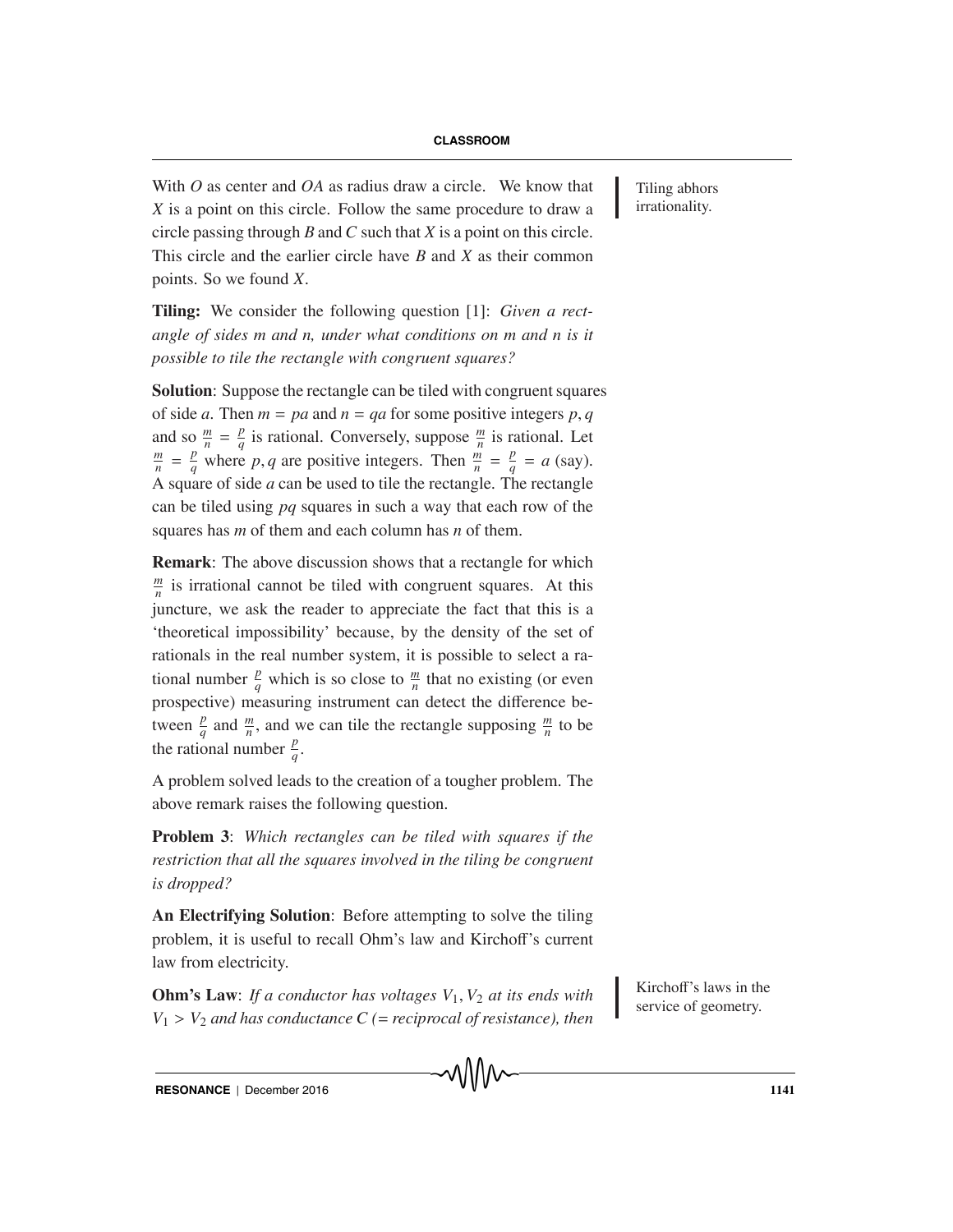



*the current flowing through it is*  $I = (V_1 - V_2)C$  *and the current flows from the V*<sub>1</sub>–end to the V<sub>2</sub>–end.

**Kircho**ff**'s Current Law**: *In any electrical network, the total current entering a node is the same as the total current leaving it*.

Now imagine a rectangle tiled with (smaller) rectangles (*Figure* 7). For example, look at the horizontal line *AB*. From *AB* hang two rectangles *APWT* and *PBQY*. The sum of the horizontal dimensions of *APWT* and *PBQY* is *AP* + *PB*. Now look at the bottom horizontal lines *TW* and *YQ* of the rectangles. The horizontal lines resting on them are *TU*, *UV*, *VW*, *YZ*, *ZQ*. The sum of these is  $TU + UV + VW + YZ + ZQ$  which is the same as  $AP + PB$ . This observation paves the way for translating our dissected rectangle into an electrical network. Each horizontal line could be made into a node, and the horizontal dimensions could be made into currents in the conductors of the network to be formed. To make matters more clear, we explain through an example (see *Figures* 8, 9).

Steps to make the network.

Step 1: Label each horizontal line as *A*, *B*,*C*, ..., etc. These are the vertices.

Step 2: With each rectangle of the tiling we associate a conductor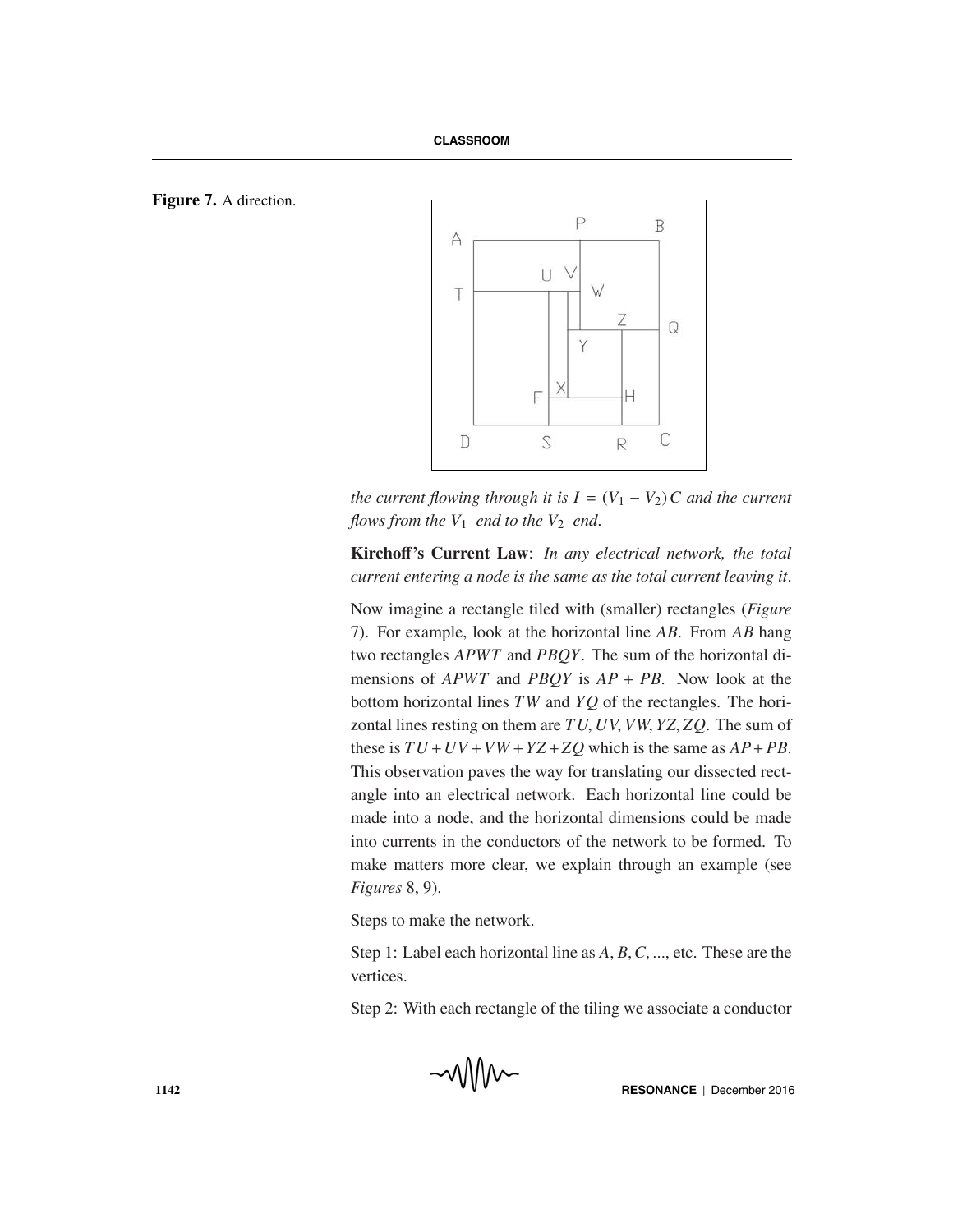

**Figure 8.** A concrete example of a dissection.

as follows. If the top and bottom sides of the rectangle lie on horizontal lines labelled  $V_1$  and  $V_2$  then  $V_1$  and  $V_2$  are joined by a conductor.

Step 3: The current in a wire shall be *h* if its associated rectangle has horizontal dimension *h*.

Step 4: The voltage at each node is the height of the node above the bottom most horizontal line.



**Figure 9.** The network corresponding to the dissection in *Figure* 8.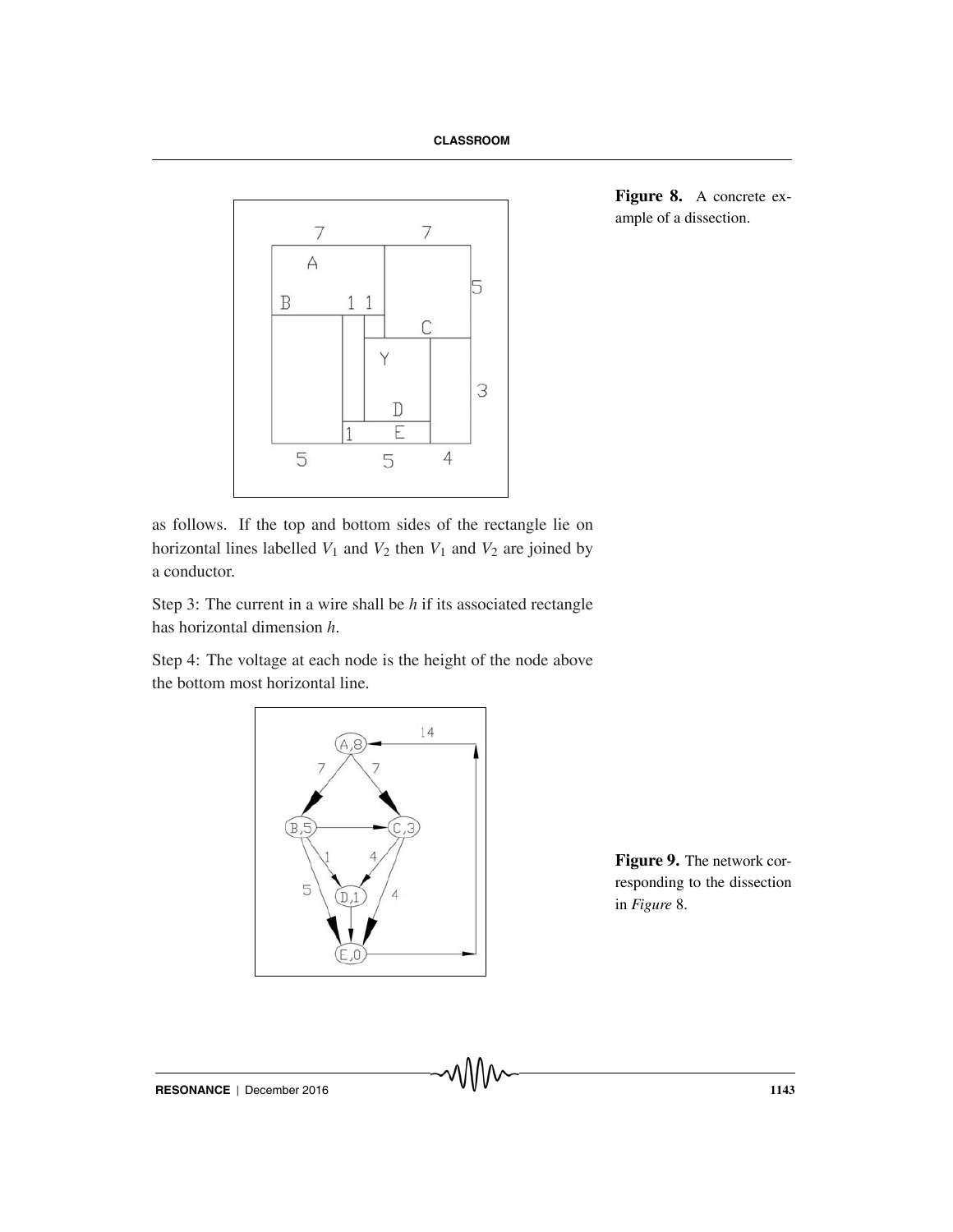The network (*Figure* 9) has been created for our example. Since current flows from a high voltage end to a low one, the directions of the current can be marked on the conductors. A number by the side of a node denotes the voltage of that node. Let us now go back to our question, *what sort of rectangles can be tiled with squares (not necessarily congruent)*? We shall now show that even when non-congruence of the tiles is allowed, an irrational ratio of the dimensions disallows tiling by squares. Suppose  $\frac{m}{n}$  is irrational. Tiling by squares of an  $m \times n$  rectangle is possible if tiling by squares of an  $(\frac{m}{n}) \times 1$  rectangle is possible (just reduce or magnify by a factor of *n* to obtain a tiling of the other rectangle). Let  $\frac{m}{n} = a$  be irrational. If an  $a \times 1$  rectangle could be tiled by squares then conductance in each wire would be  $\frac{\text{current}}{\text{voltage}} = \frac{\text{horizontal length}}{\text{vertical length}} = 1$ . Now choose our conductors to have conductances equal to 1, and choose a voltage source such that input current is equal to 1. Since the input parameters are all numerically equal to 1, and since all calculations using Ohm's law and Kirchoff's Current law involves only the operations of  $+, -$ ,  $\times$ and  $\div$ , all the voltages must be rational. In particular, the voltage at the highest point cannot be irrational. This proves that an  $m \times n$ rectangle with  $\frac{m}{n}$  irrational cannot be tiled with squares.

The reader is strongly recommended to refer [1] and [2] for an excellent discussion of relevant topics.

**The Pythagoras Theorem**: Let *a*, *b* be the lengths of the sides and *c* the length of the hypotenuse of a right-angled triangle. Imagine a tub with the given right triangle as its base (*Figure* 10). We mount the tub so that it can freely rotate about a vertical axis passing through one end of the hypotenuse. Any push on a side of the tub will cause a rotation of the tub. Fill the tub with water. The water pushes each of the three faces outward. If these three pushes on the faces do not balance out then the tub would rotate on its own forever, violating the principle of conservation of energy. Hence the forces on the walls of the tub must balance out.

Let the force of pressure per unit length of the wall be *P* kg wt/cm. Then the force on *AC* is *cP*, that on *BC* is *bP*, and that on *AB* is

Pythagoras and the tub; not Archimedes and the tub!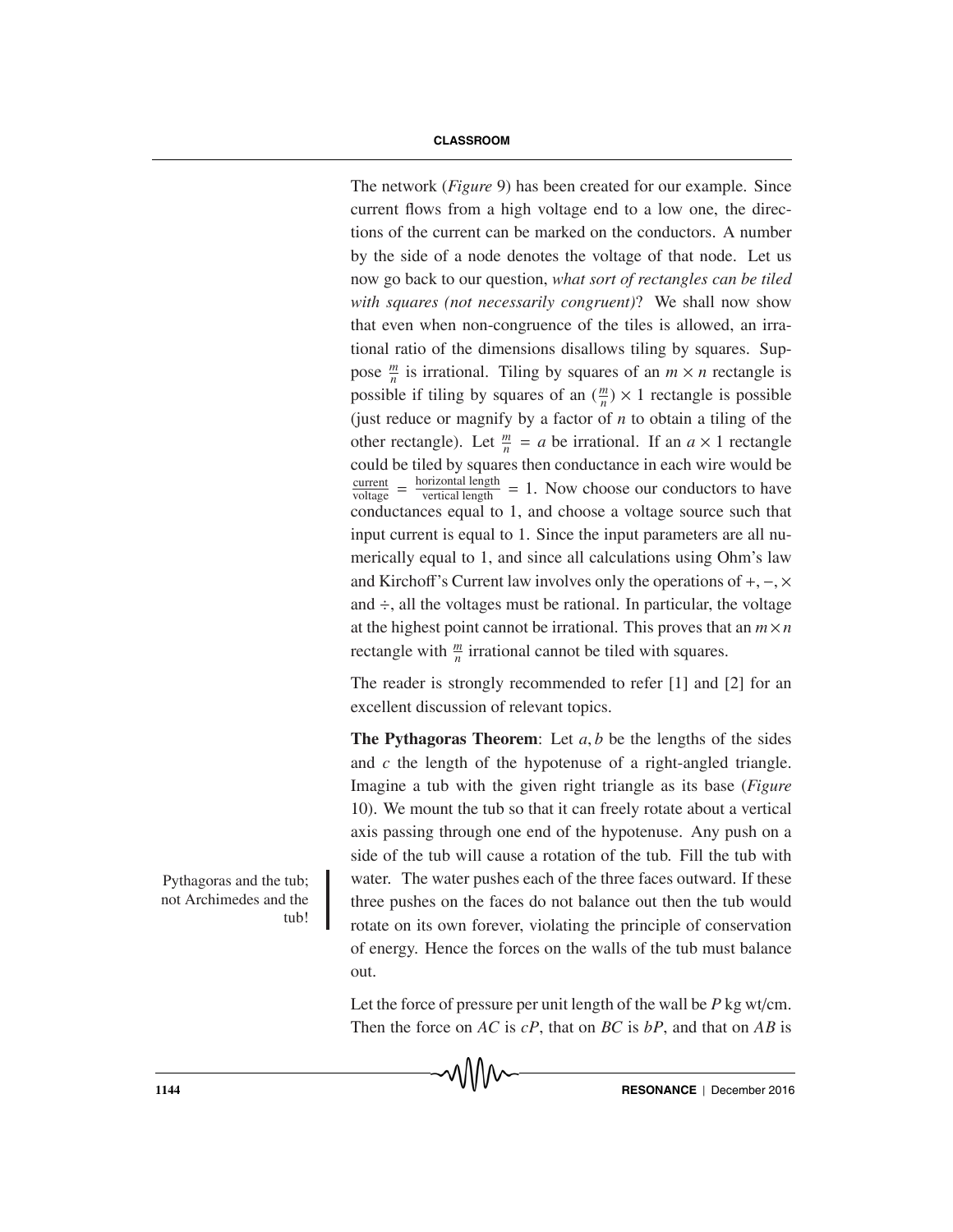

**Figure 10.** A physical setup for demonstrating Pythagoras theorem.





*aP* (*Figure* 11). The points of application of the forces may be thought of as the mid points of *AB*, *BC*,*CA* respectively, since the center of gravity is the geometric center in the case of uniform masses. The moment of the force *aP* is  $aP \times \frac{a}{2} = \frac{a^2P}{2}$ . The moment of the force *bP* is  $bP \times \frac{b}{2} = \frac{b^2P}{2}$ . The moment of the force  $cP$  is  $cP \times AD$  where *D* is foot of the perpendicular from *A* onto the line of action of *cP*. But  $AD = \frac{c}{2}$ . Hence moment of the force  $cP$  is  $\frac{c^2P}{2}$ . Since the net torque on the tub is zero,  $\frac{c^2P}{2} - \frac{a^2P}{2} - \frac{b^2P}{2} = 0$  or  $a^2 + b^2 = c^2$ .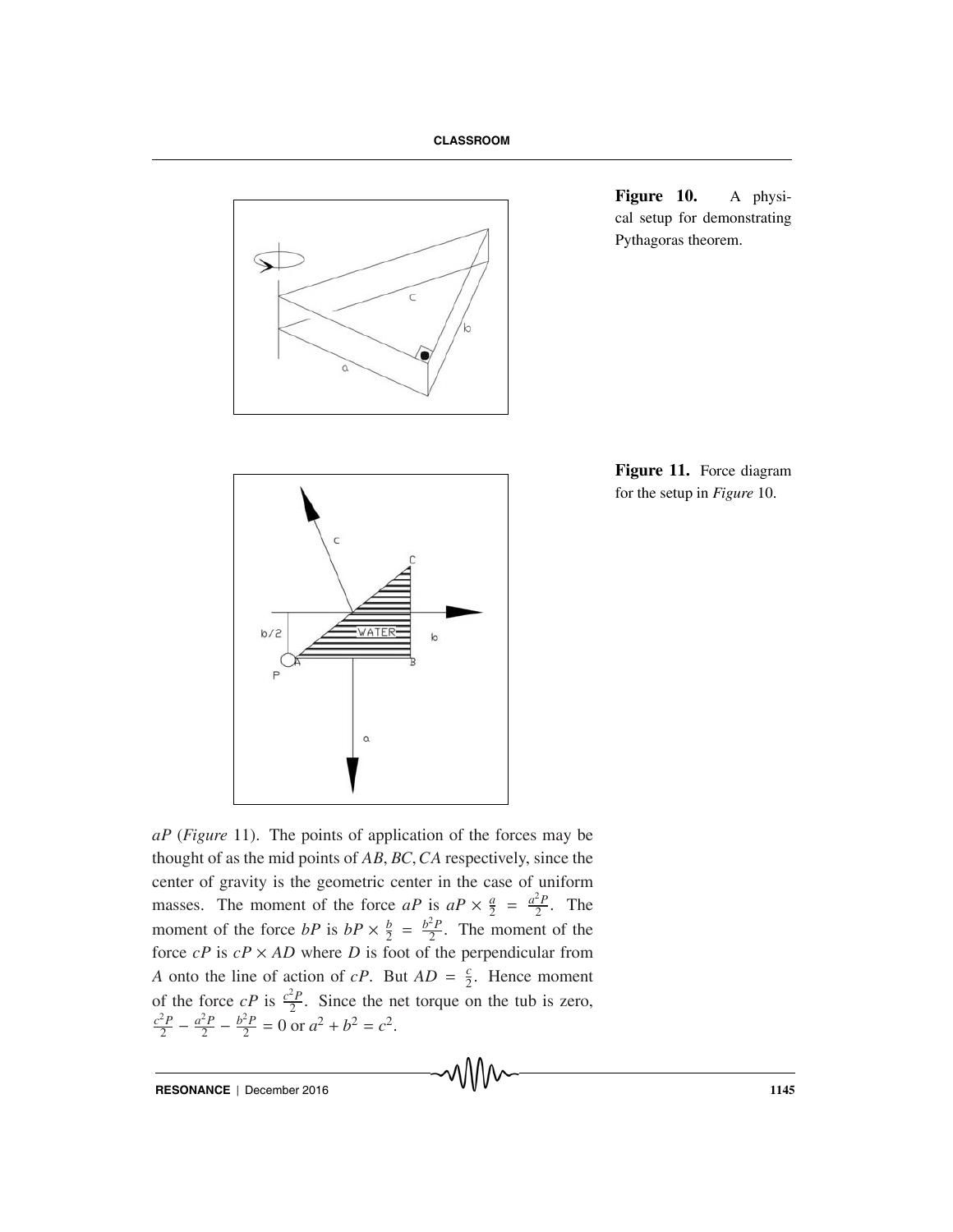### **Figure 12.** Moment of *bC*.



In fact, we can prove the more general cosine rule by starting with a general triangle. To see this, imagine the same type of arrangement as above except that *ABC* need not be right-angled (*Figure* 12).

The only difference that arises is in the value of the perpendicular distance from *B* to the line of action of the force on *AC*. Earlier, when ∠*C* = 90<sup>o</sup>, *BL* was  $\frac{b}{2}$ . Note that ∠*BML* = ∠*AMN* = 90<sup>o</sup> − *A* and hence ∠*MBL* = *A*. So cos *A* =  $\frac{BL}{BM}$  or *BL* = *BM* cos *A* =  $(c - AM) \cos A = c \cos A - AM \cos A = c \cos A - AN = c \cos A - b$ <br>  $\frac{b}{c} - \frac{1}{2} \cos C \cos A - b$  As earlier  $\frac{c^2 P}{c^2} - \frac{a^2 P}{c^2} + \frac{b P}{c^2} \cos A - b$  or  $\frac{b}{2} = \frac{1}{2} [2c \cos A - b]$ . As earlier,  $\frac{c^2 P}{2} = \frac{a^2 P}{2} + \frac{b P}{2} [2c \cos A - b]$  or  $c^2 = a^2 + b[2c \cos A - b].$ 

 $= a^2 - b^2 + 2bc \cos A$  or  $a^2 = c^2 + b^2 - 2bc \cos A$ .

**A Problem About Probability**: A drunkard is taking a random walk. He steps on a line marked with integers 0, 1, 2, ..., *n*. For a Probability is probably point *x* with  $0 < x < n$ , if he is on *x* then he can move to  $x + 1$ with probability  $\frac{1}{2}$  and he can also move to  $x - 1$  with the same probability. If he reaches 0 or *n* then he remains there. Let  $p(x)$ denote the probability of reaching *n*. The function  $p(x)$  satisfies (*a*)  $p(0) = 0$  (*b*)  $p(n) = 1$  and (*c*)  $p(x) = \frac{1}{2}[p(x-1) + p(x+1)]$ if  $0 \le x \le n$ . (*c*) follows from the following argument:

> He can reach *x* from *x*−1 or *x*+1, i.e., either from one step backward or from one step forward. His reaching *x* from position *x*−1 has the same probability as reaching x from position  $x + 1$  as he

the most problematic branch of mathematics.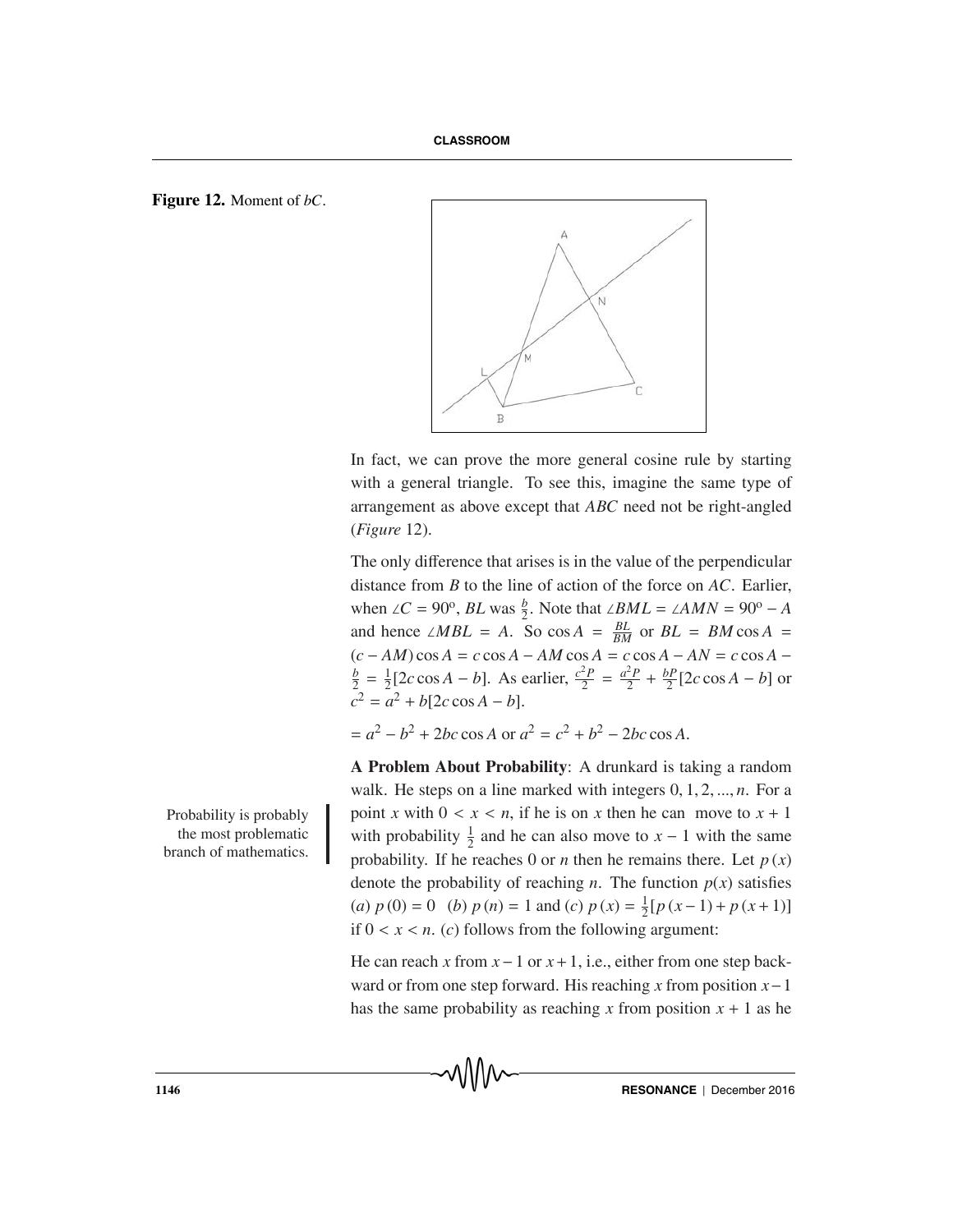steps in a random fashion. Hence  $p(x) = \frac{1}{2} [p(x-1) + p(x+1)]$ . Sober maths about a We ask the reader to notice that we do not know as yet what the function  $p(x)$  is. But whatever  $p(x)$  is, we know that it satisfies  $p(0) = 0, p(n) = 1$  and  $p(x) = \frac{1}{2}[p(x-1) + p(x+1)].$  This is analogous to a differential equation situation where you do not know about  $y = f(x)$  but you know the differential equation satisfied by *y* and also you know the values of *y* at the boundary points. In fact, the equation satisfied by  $p(x)$  is a difference equation with boundary values  $p(0) = 0$ ,  $p(n) = 1$ . Also note that the equation  $p(x) = \frac{1}{2} [p(x-1) + p(x+1)]$  means that the value of the function at the center *x* of the interval  $(x - 1, x + 1)$  is the average of the values of *p* at the boundary points  $x - 1$ ,  $x + 1$  of the interval. Such functions are called harmonic. Condition (*c*) tells us that the sequence  $0 = p(0), p(1), ..., p(n) = 1$  is an A.P whence  $p(i) = \frac{i}{n}$ .

Let us see how a little bit of 'electrical jugglery' would help obtain an automatic solution to the problem. The following circuit (*Figure* 13) consists of equal resistors in series fed a unit voltage at the ends. The point *O* is grounded. Let  $v(x)$  denote the voltage at the point *x*. Clearly  $v(0) = 0$  and  $v(n) = 1$ .

By Ohm's law,  $i_{xy} = \frac{v(x) - v(y)}{R}$  if *R* denotes the resistance across *xy* Simple random walks on and  $i_{xy}$  is the current flowing from *x* to *y*. Since current flowing into the element  $(x, x + 1)$  should be equal to the current leaving from the element  $(x_{i-1}, x)$ ,  $\frac{v(x)-v(x-1)}{R} = \frac{v(x+1)-v(x)}{R}$  and hence  $v(x) = \frac{1}{2} [v(x+1) + v(x-1)]$ . Hence  $v(x)$  satisfies conditions (a),(b),(c) satisfied by  $p(x)$ . Hence  $v(x) = p(x)$ . Thus connecting a voltmeter across *O* and *x*, we can obtain the value of  $p(x)$ .

an *n*-dimensional lattice are recurrent if  $n = 1$  or 2 and transient for  $n > 2$ .

drunkard's walk!

**Figure 13.** An electrical circuit for the solution of the drunkard's walk problem.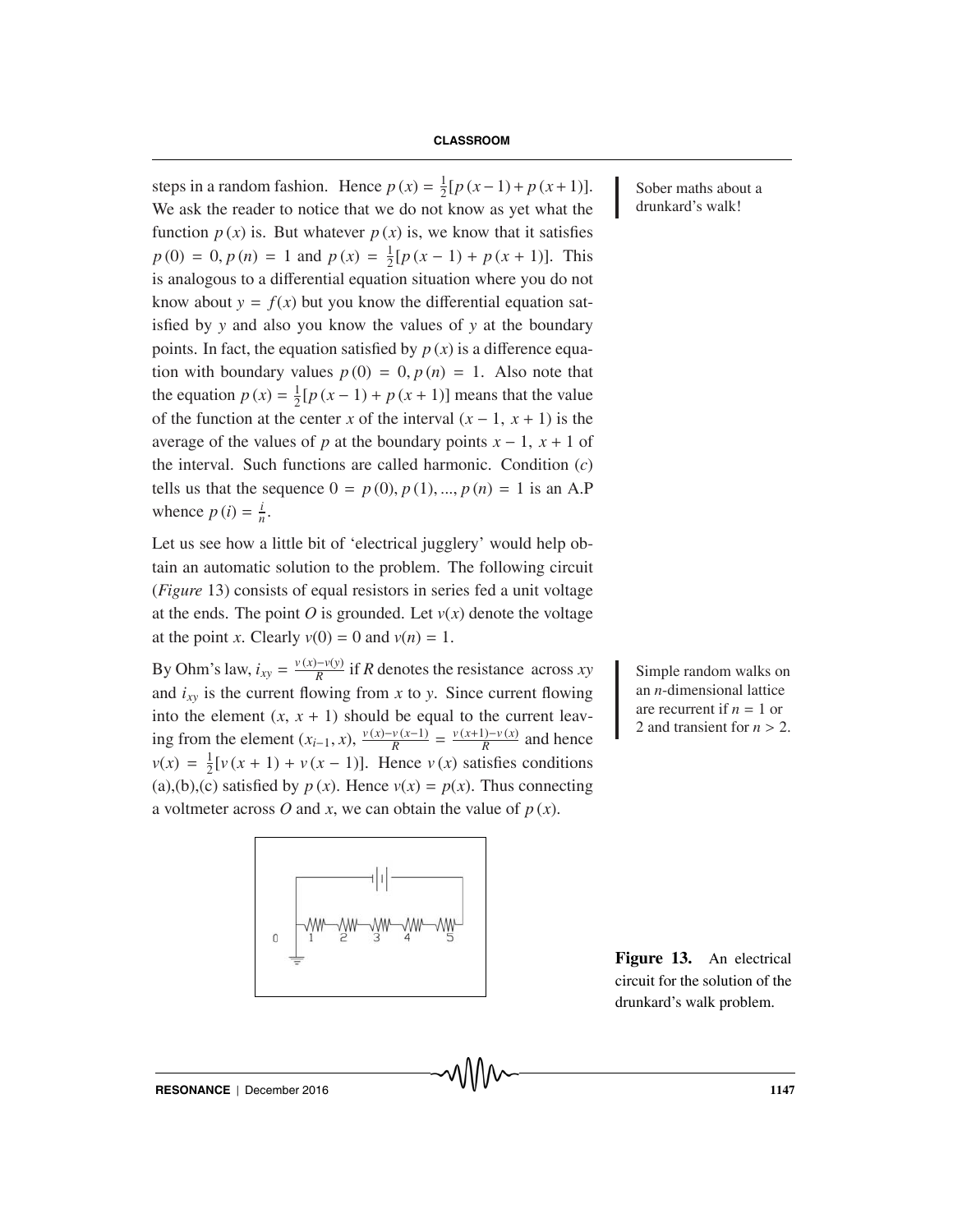We have illustrated the usefulness of electric circuitry in studying random walks in one dimension. The simplicity of dimension may deceive one into thinking that the use of electric circuits for the study of random walks is silly. The real use of electric networks arises in proving Polya's theorem. In its terse and precise statement the theorem says that – *Simple random walks on an ndimensional lattice are recurrent if n* = 1 *or* 2 *and transient for n* > 2. In ordinary terms, the theorem says that *a random walker on the real line or the Euclidean plane will eventually return to the starting point, while, if the dimension of the Euclidean space* R*<sup>n</sup> exceeds* 2*, then the walker may vanish into infinity without ever returning to the starting point*.

We have tried to give an idea of the symbiosis between science and mathematics. Commenting on the purity of 'pure geometry' which ignores all connections to 'physical geometry', philosopher Carl G Hempel says, "Historically speaking, at least, Euclidean geometry has its origin in the generalization, and systematization of certain empirical discoveries which were made in connection with the measurement of areas and volumes, the practice of surveying, and the development of astronomy".

Einstein used non-Euclidean geometry for his theory of relativity, and employed Euclidean geometry in the same theory when considering velocities that are too small in comparison to ordinary velocity of light.

It might appear enigmatic, even if ingenious to cook up physical situations to model mathematical situations. But this seems to be the need of the hour. More and more of physics is being derived as an abstract mathematical exercise so that the very people The methods of involved in the creation of such abstractions are bewildered by their own creations. A classic example is that of Einstein who, inspite of being one of the founders of quantum mechanics, could not come to terms with it. Starting with a physical problem, modeling it mathematically, and then searching for a simple physical analogue for the mathematical model may result in a physical analogue for a physical problem which is more comprehensible! It is something like making a 2nd order differential equation for

theoretical physics should be applicable to all those branches of thought in which the essential features are expressed with numbers – Paul Dirac